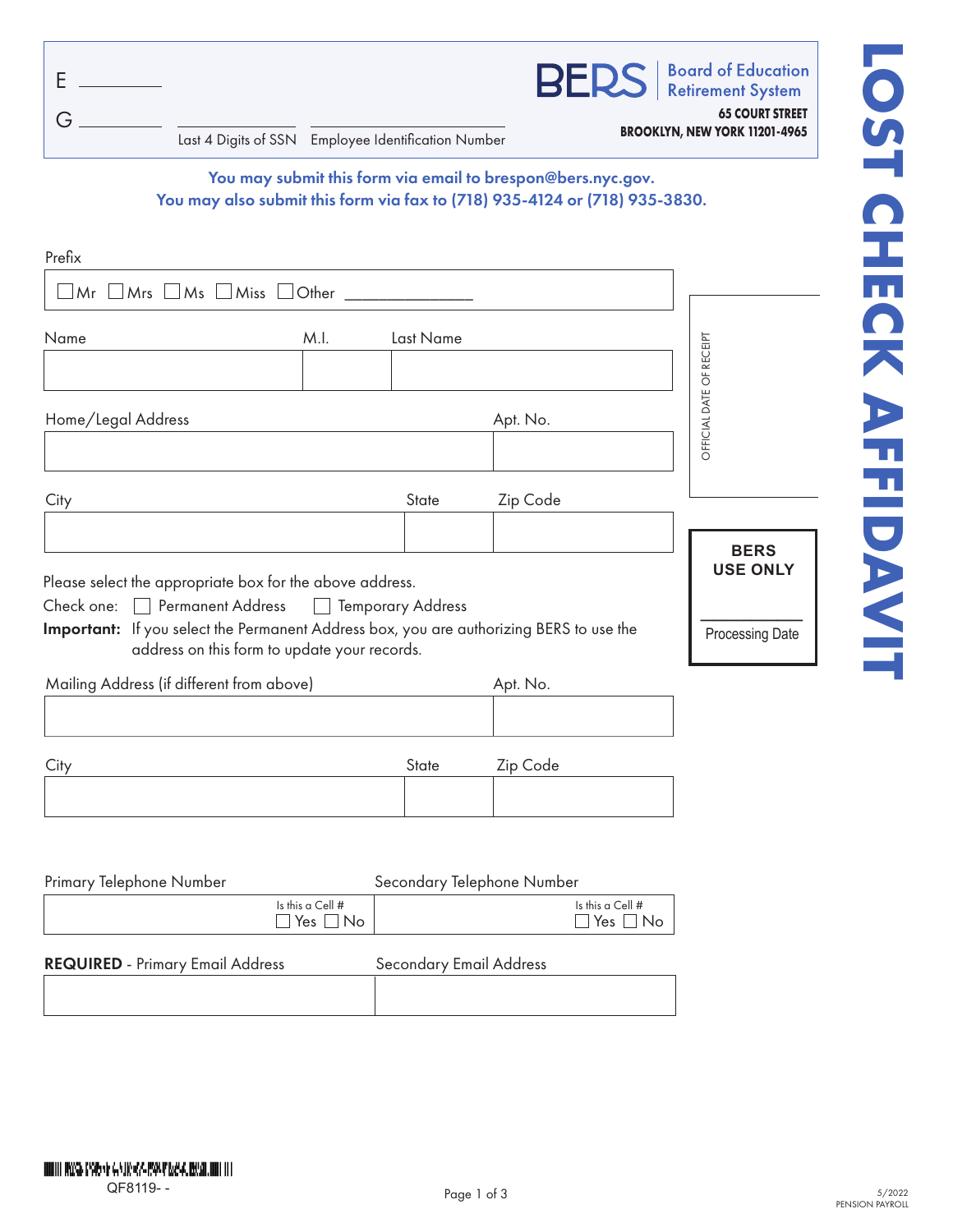E

G



**BROOKLYN, NEW YORK 11201-4965** Last 4 Digits of SSN Employee Identification Number

# ACKNOWLEDGEMENT

I, being duly sworn, depose and say that I reside at the above address, am the member/retiree/beneficiary entitled to a benefit from the Board of Education Retirement System of the City of New York, and did not receive the payment dated:

| Date of Lost Check | Amount of Check | <b>Check Number</b> |  |
|--------------------|-----------------|---------------------|--|
| MM / DD / YY       |                 |                     |  |

| Date of Lost Check | Amount of Check | <b>Check Number</b> |
|--------------------|-----------------|---------------------|
| MM / DD / YY       |                 |                     |

| Date of Lost Check | Amount of Check | <b>Check Number</b> |
|--------------------|-----------------|---------------------|
| MM / DD / YYY      |                 |                     |

Therefore, I make this affidavit to induce the issuance of a duplicate check in the above said amount.

In the event the said original missing check comes into my hands at any time, I promise to return it immediately to the Division of Pensions, Office of the Comptroller of the City of New York. If at any time it is found that said original check has been cashed by me, I hereby authorize the New York City Office of the Comptroller to deduct the amount of said check from any future payments due me.

## DO NOT SIGN OR DATE UNLESS IN FRONT OF A NOTARY

| Signature       |      |
|-----------------|------|
| <b>REQUIRED</b> | Date |
|                 |      |

|                                                                         | Affix official seal in the box below |
|-------------------------------------------------------------------------|--------------------------------------|
| On this _______ day of __________________ in the year 20 _______        |                                      |
|                                                                         |                                      |
| to me known to be the individual described in and who executed the      |                                      |
| foregoing document, and he (she) duly acknowledged to me that he        |                                      |
| (she) executed the same, and the statements contained therein are true. |                                      |
|                                                                         |                                      |
|                                                                         |                                      |
| Signature of Notary Public or Commissioner of Deeds                     |                                      |